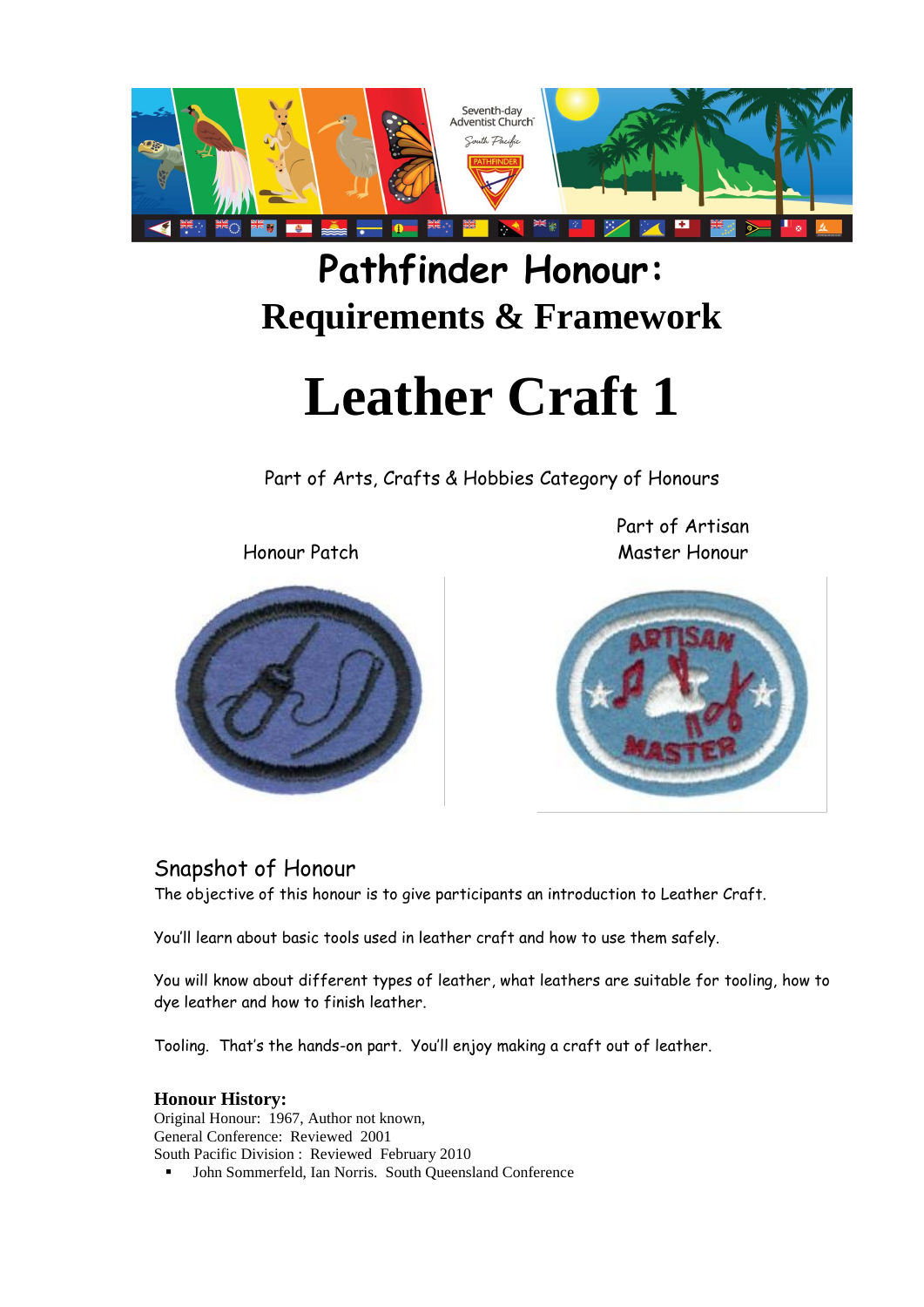#### **Leather Craft 1 Honour**

| <i><b>*Skill Level: Level 1</b></i>                                         |                                                                                                                                   |
|-----------------------------------------------------------------------------|-----------------------------------------------------------------------------------------------------------------------------------|
| <u>Pre-requisites:</u>                                                      | $\ $ Nil                                                                                                                          |
| Preparation Time: Average (4-8 hrs)                                         |                                                                                                                                   |
| <b>Physical Requirements:</b>                                               | Minimal                                                                                                                           |
| Required:                                                                   | Equipment/Materials   Leather pieces, basic leather craft tools                                                                   |
|                                                                             | Location:   Indoors; Outdoors                                                                                                     |
| Sabbath Appropriate:                                                        | Not likely                                                                                                                        |
| Safety & Legal<br>Requirements:                                             | Refer to and comply with Local, State and Country Requirements.<br>All duty of care must be complied with.                        |
| Links to P/F Curriculum:<br>(Cards, Speciality, Pursuits),<br>or AO Modules |                                                                                                                                   |
| Suggested Teaching /<br>Presentation method(s):                             | Presentation and Discussion; Practical application                                                                                |
| Recommended<br>Assessment:                                                  | Workbook & Assessment Sheet which has a checklist of practical<br>requirements and a short test to check knowledge of the honour. |
|                                                                             | List of Resources: See Trainer's Notes                                                                                            |

#### Honour Framework: [Compulsory items are underlined. Others are for guidance]

#Skill Level. A General Conference term which broadly describes typical physical and mental development. Level 1 (Friends, Companions); Level 2 (Explorers, Rangers); Level 3 (Voyagers, Guides)

#### **Honour Components:**

| Requirements: See following page                                                                                       |
|------------------------------------------------------------------------------------------------------------------------|
| Trainer's Notes: Leather Craft 1 Honour Trainer's Notes                                                                |
| Student's Workbook: Leather Craft 1 Honour Workbook                                                                    |
| Assessment Sheet:   Leather Craft 1 Honour Assessment<br>(On SPD Honour Website but Leader's level access is required) |